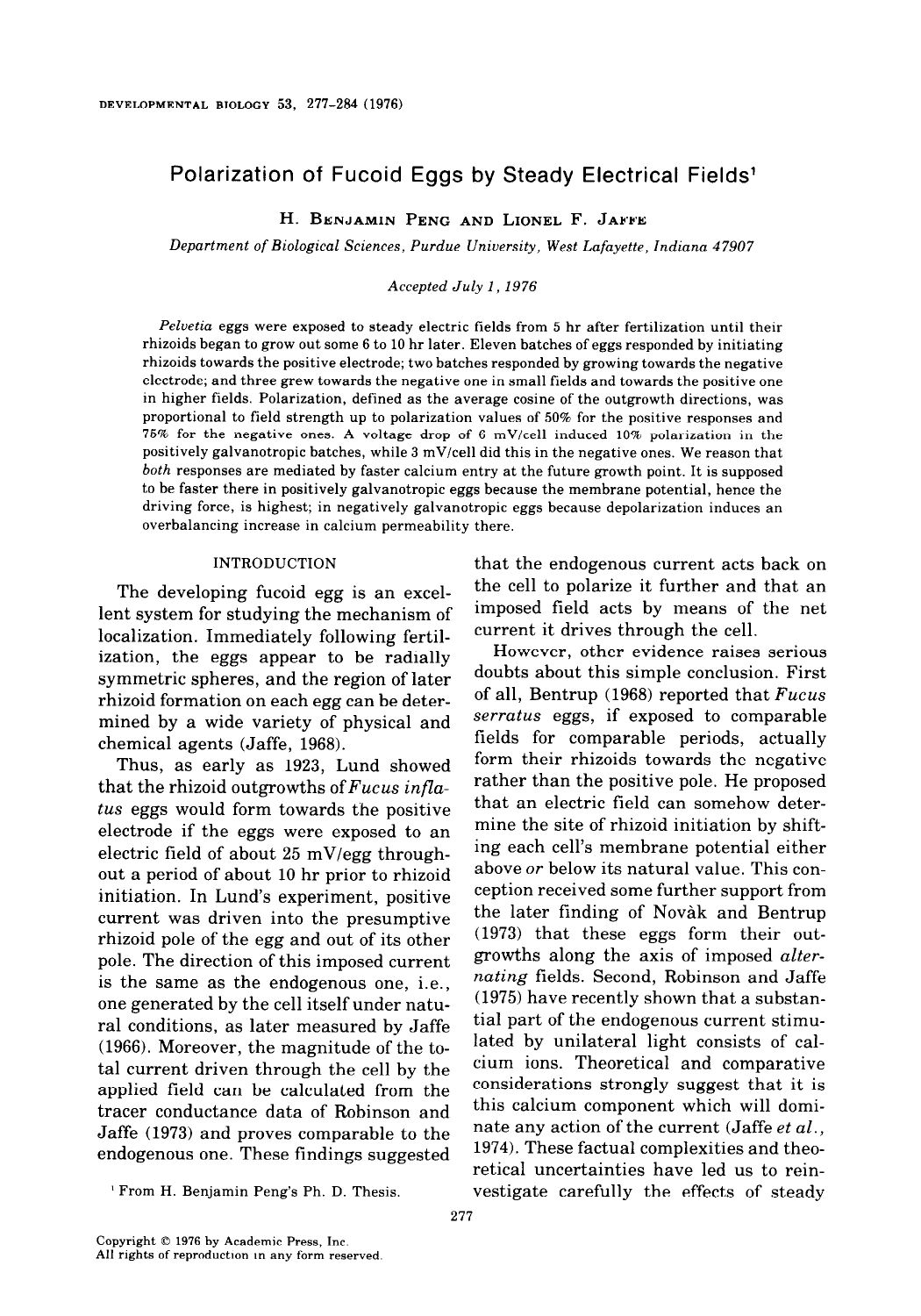electrical fields on rhizoid initiation in fucoid eggs.

## MATERIALS AND METHODS

We used ripe fronds of the monoecious alga Pelvetia fastigiata, which were collected at Pacific Grove, Calif., by Mrs. A. Phillips. Eggs and sperm from ripe fronds were obtained by the method of Jaffe and Neuscheler (1969). The fertilization time was considered to be 0.5 hr after shedding. At this time, about 50% of the eggs are released from their capsules. One hour after fertilization, eggs were collected and washed with natural sea water by letting the eggs fall to the bottom of a beaker and decanting the supernatant. This process was repeated several times. The eggs were then immediately distributed to Plexiglas culture chambers. Each contained a groove connecting two large reservoirs (Fig. 1). The eggs were distributed into the groove region. A #l coverglass was glued to the chamber to form the bottom. After the eggs were poured into the chamber, the top of the groove was also covered with a #l coverglass. Each reservoir was connected to a silver-silver chloride electrode by a low-resistance sea water-agar bridge as shown in Fig. 1. Each chamber was placed on an aluminum cooling block. The whole setup was placed on a large metal plate which was exposed to the environment and well ventilated. A wooden box placed on top of the metal plate served to keep the system from room light. Illumination was provided from a fluorescent glow box through a red plastic filter mounted on top of the box. The red light thus obtained (wavelength greater than 600 nm) did not effect any polarization of the eggs (Jaffe, 1958). The environmental temperature was kept at 15°C. The temperature in the egg region was never more than 1°C above room temperature even at the highest current used. Electric current to all chambers was provided by a power supply. Current was individually set at a desired value by a potentiometer. The measurement of current was done with a Keithley 600B electrometer. The current density was calculated by dividing the measured current by the cross-section of the groove.

The potential difference per egg diameter was calculated from the measured resistivity of natural sea water at 15°C (24 ohm $\cdot$ cm), and the diameter of the eggs (100  $\mu$ m). Due to the high membrane resistance, the electric field around a single egg is distorted. This situation is similar to a nonconductive sphere in a conductive me-



FIG. 1. The culture chamber and accessories. Top figure shows the top view ofthe chamber. Stippled area is made of Plexiglas. Bottom figure shows a cross-section through the middle of the chamber. The top and bottom of the egg groove are made of #l coverslips as shown by thickened line. (1) Eggs in the groove (not to scale); (2) coverslips; (3) reservoir cover; (4) sea water-agar bridges; (5) beakers with seawater; (6) silversilver chloride electrodes; (7) aluminum cooling stage; (8) ultimate metal heat sink.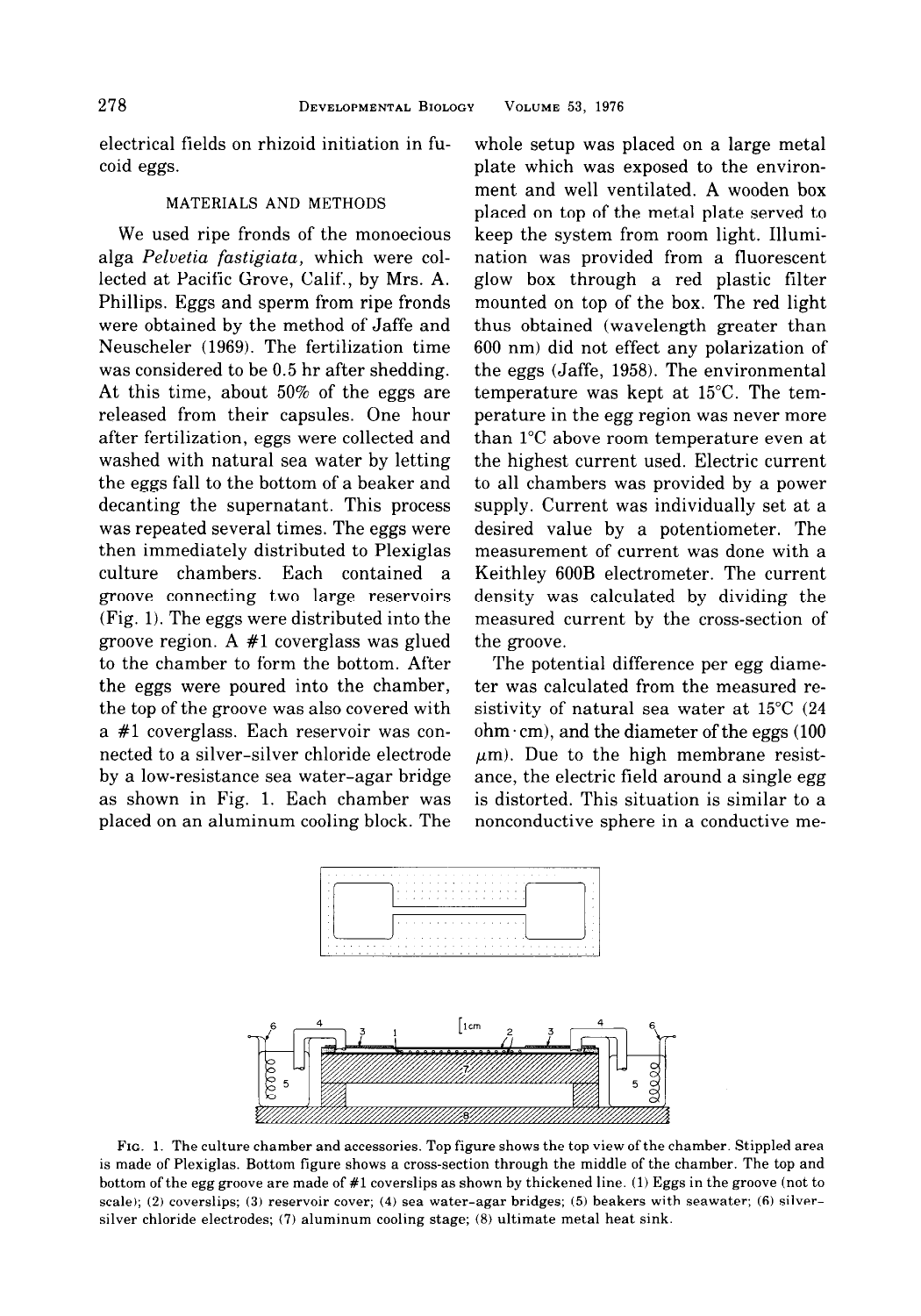dium. Hence the actual potential difference across an egg is larger than the value calculated by assuming a simple ohmic drop across an egg diameter. The factor of increase was calculated to be 1.5, following Abraham and Becker (1950, p. 80). The outgrowth directions were measured 1 day after fertilization when the orientation of the rhizoids could be clearly seen. The average cosine, V, was calculated from

$$
V = (1/N)\Sigma_i \ n_i \cos \theta_i, \qquad [1]
$$

where  $N =$  total number of outgrowths counted,  $n_i$  = the number of outgrowths whose projection in the plane parallel to the direction of the electric field originated at an angle  $\theta_i$  to the direction of the anode.

For a distribution perfectly aligned towards the anode,  $V = 100\%$ ; for one perfectly aligned towards the cathode,  $V =$  $-100\%$ ; for a uniform distribution,  $V =$ 0%. Eighteen categories, each of 10" on either side of the symmetrical axis, were used to characterize the outgrowth angle  $\theta_i$ . These measurements were speeded by a device attached to the eyepiece consisting of a reticle and a ring of electrical contacts, each 10" wide, as described previously (Muller and Jaffe, 1965). The calculation of standard deviations was also described before (Jaffe, 1958).

### RESULTS

The electric field was always turned on at 5 hr after fertilization and was kept on for 12 hr. When the field was shut off, more than 95% germination was usually observed.

Representative angular distributions of rhizoid outgrowth with respect to the direction of the electric field are shown in Figs. 2a-c. The corresponding average cosine of the angular distribution was calculated for each field strength according to Eq. [l] and is shown in Figs. 3a and b and 4a-c. In Figs. 2a and 3a, we pool data from three egg batches which gave an anodal response, i.e., tended to form rhizoids towards the positive electrode. The angular



FIG. 2. Representative angular distributions of rhizoid outgrowths in response to an electric field. The abscissa shows the directions of outgrowth, characterized in 10" intervals on either side of the symmetric axis which is the line connecting positive and negative electrodes. Zero degree refers to the anode direction and 180" refers to the cathode direction. The points are plotted against the center of each angular interval. The ordinate shows the percentage of outgrowths falling into each category. Field strength, in millivolts per cell, is given for each curve. (a), Positive response. Results of three comparable experiments are pooled. Average of 1070 counts per curve. (b), Negative response. Average of 330 counts per curve. (c), Mixed response. Average of 194 counts per curve.

distribution (Fig. 2a) shows a single peak at O", the direction of the positive electrode. As the field strength is reduced, the magnitude of the peak becomes smaller and the outgrowth directions become more random. Figure 3a shows that the polarization increases linearly with field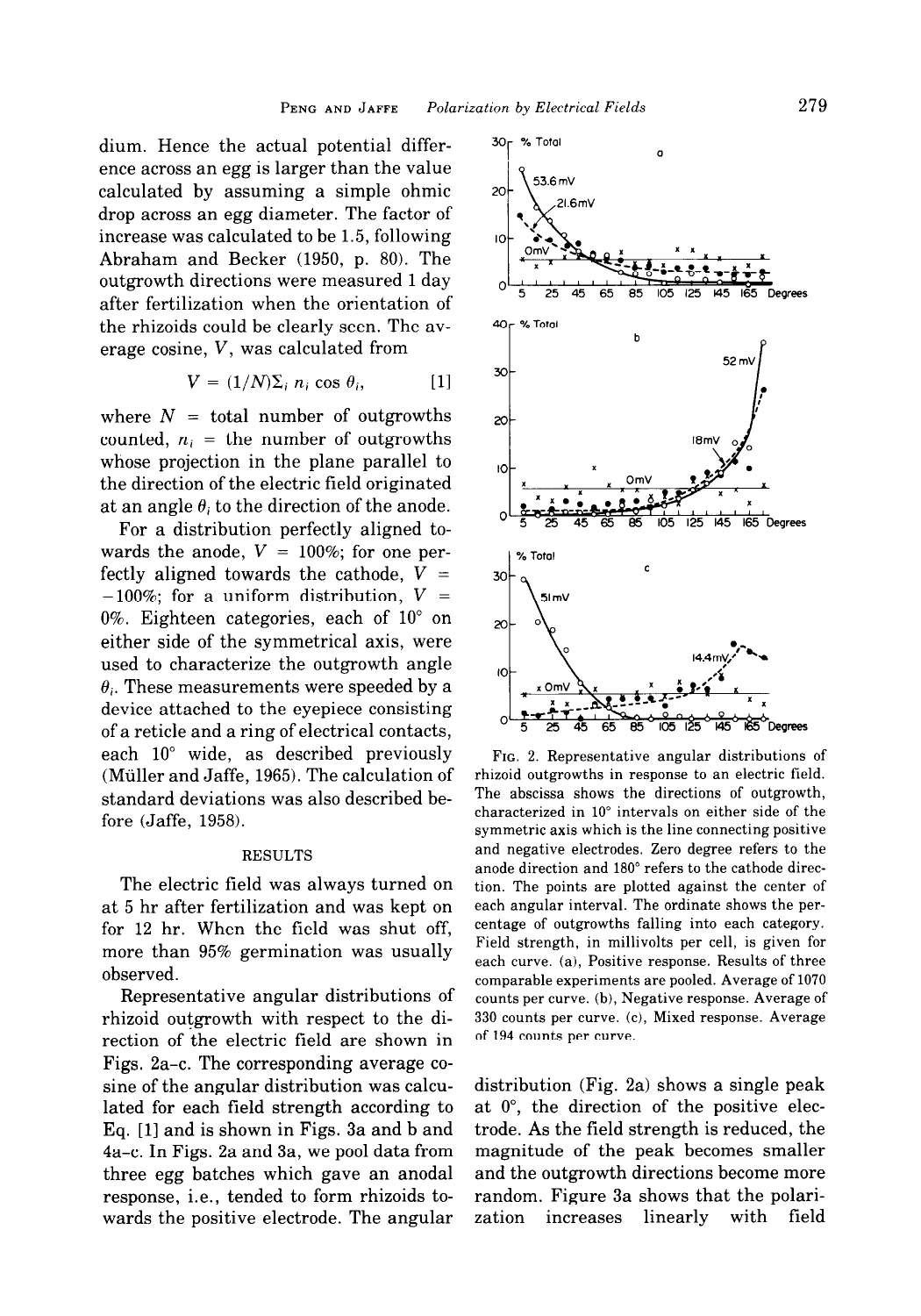

FIG. 3. (a) and (b), Galvanotropic responses of Peluetia eggs. Ordinate: Average cosine of the direction of rhizoid initiation, Eq. [1]. Positive values indicate growth towards the positive electrode and vice versa. Abscissa, field strength expressed as the actual voltage drop across each cell. (a), Positive responses. The results of three experiments are pooled. Average of 975 counts per point. (b), A negative response. Average of 341 counts per point. (c), Bentrup's (1968) data on Fucus serratus are replotted here to show the similarity between the negative response of Pelvetia (b) and Fucus.

strength almost up to a value of 50% which is induced by a field of 29 mV/cell. Thus, the characteristic value of 10% polarization is induced by a field of 6 mV/cell. A threshold is notably absent.

Figure 2b shows the angular distribution of a single experiment which gave a cathodal response; i.e., the rhizoids tended to form towards the negative electrode. The response has a single, sharp peak at 180", the direction of the negative electrode. The polarization is plotted in Fig. 3b. It is linear down to a polarization of  $-75\%$  at 25 mV/cell. Thus the characteristic value of  $-10\%$  polarization is induced by only SmV/cell, which is half the value for the positive response.

In 3 out of 16 experiments, we observed responses of a mixed sort; i.e., at low field strength, the rhizoids tended to form towards the negative electrode and, at higher field strength, they tended to form towards the positive electrode. Figure 2c shows representative angular distributions of both positive and negative phases of a mixed response. For the negative phase the distribution peaks slightly away from 180". In Figs. 4a-c the polarization of all three experiments giving mixed responses is shown. For all three the transition from negative to positive response occurs within a rather short voltage range, on the order of 10 mV/cell. The response curve crosses the axis, i.e., has a second null value, at fields of 18, 22, and 37 mV/ cell in these three cases.

In Table 1 we have tabulated the frequency of each of the three responses, along with the voltage giving a 10% response for purely positive and negative responses. Although 70% of the batches gave a positive response, the outcome of each experiment is still completely unpredictable. In fact, even with identical experimental procedures we got opposite results a day apart with different fronds from the same collection of plants in one case. Moreover, we find that the age of the gametebearing fronds as judged from their size and physical appearance is not correlated with the type of galvanotropic response given by the zygotes.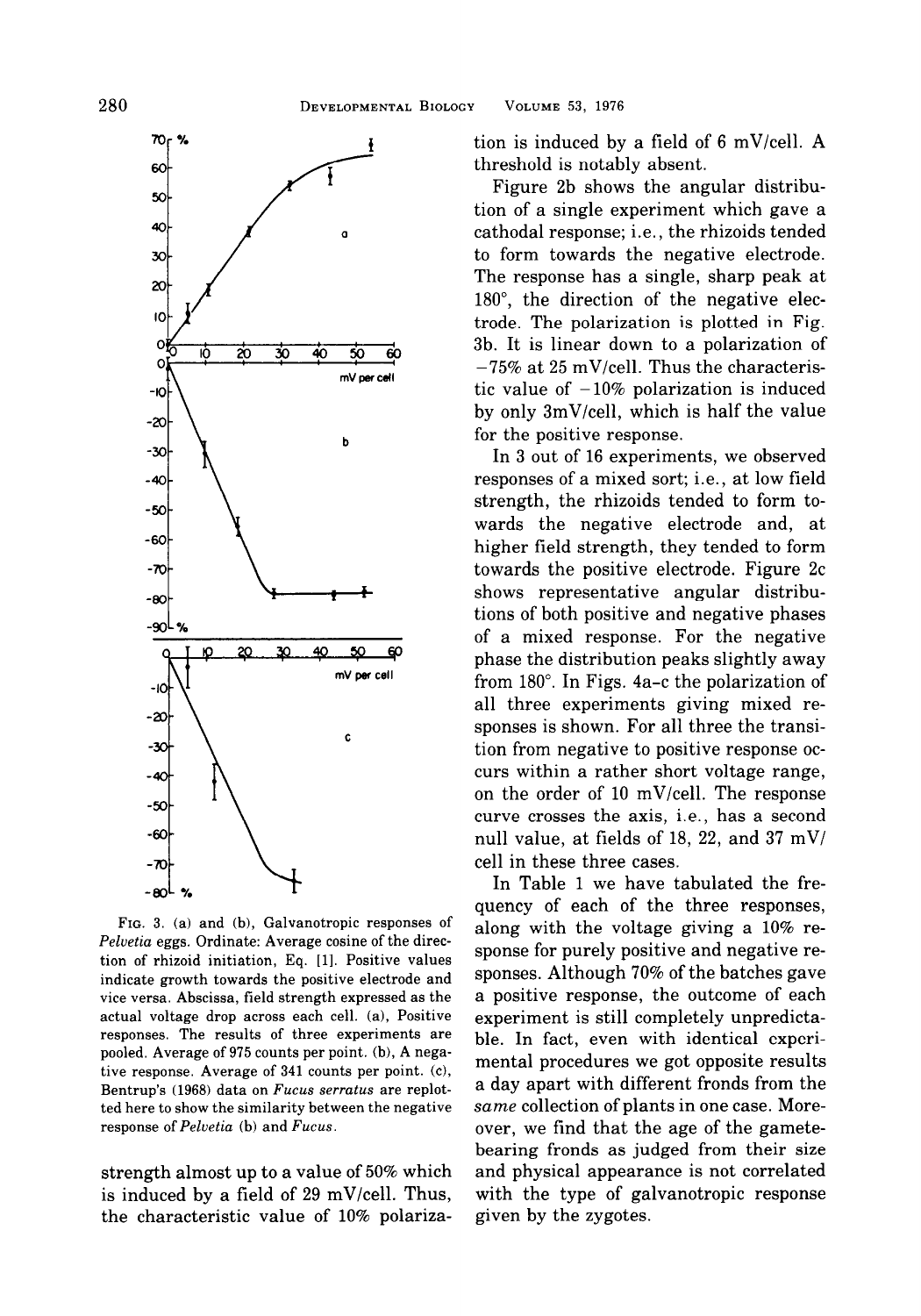

FIG. 4. (a)-(c), Mixed galvanotropic responses of Pelvetia eggs. The coordinates have the same meaning as in Fig. 3. Average of 160 counts per point. (d), Lund's data (1923) on Fucus inflatus are plotted here. This shows that what was described as a positive response by Lund might in fact be a mixed response similar to our results. Solid circles are actual data calculated from photographs published by Lund. The dashed line with a question mark shows a speculation of a possible mixed response based on  $(a)-(c)$ .

TABLE 1 SUMMARY OF RESULTS

| Type of re-<br>sponse | Number of<br>experi-<br>ments | Field strength at<br>10% polarization<br>(mV/cell) |
|-----------------------|-------------------------------|----------------------------------------------------|
| Positive              | 11                            | $5.5 \pm 0.5$ ( $n = 8$ )                          |
| Negative              | 2                             | $3.1 \pm 0.5$ ( $n = 2$ )                          |
| Mixed                 | 3                             |                                                    |
| Total                 | 16                            |                                                    |

#### DISCUSSION

(1) In this study, we have shown that the direction of rhizoid initiation in Pelvetia fastigiata eggs can be determined by application of a steady electrical field. In 11 of 16 batches of eggs, these cells showed a tendency to initiate rhizoids towards the positive pole and this positive galvanotropic response increased steadily with increasing field strength (Fig. 3a). In 2 of 16 batches of the same species' eggs they showed just the opposite response. That is, they showed a tendency to initiate rhizoids towards the negative pole, and this negative response likewise increased steadily with increasing field strength (Fig. 3b). Moreover, in the 3 remaining batches, they showed a remarkable mixed response, negative at low field strengths and positive at higher ones with a transition occurring over a very small voltage range (Figs. 4a-c).

The literature shows two earlier studies of field effects on fucoid eggs, the pioneering study of Lund (1923) and the more recent one of Bentrup (1968). Lund did not present a quantitative analysis of the results but published some photographs of one experiment. Partly for its historical interest, we determined the average cosine of the outgrowth directions in these old photographs and have plotted them in Fig. 4d. Lund believed his results showed a distinct threshold voltage, but it seems quite possible that this batch of  $Fucus$  inflatus eggs actually exhibited a mixed response very similar to those we observed with Pelvetia. Bentrup published data on the responses of one batch of  $F$ . serratus eggs stimulated under conditions and during a period closely comparable to ours. These data are replotted in Fig. 3c and obviously show a negative response very similar to the ones we observed with *Pelvetia* eggs.

(2) As a first step in interpreting those complex galvanotropic responses, we have made a survey of the sparse literature on galvanotropism in various cells. A summary of what seem to be the most mean-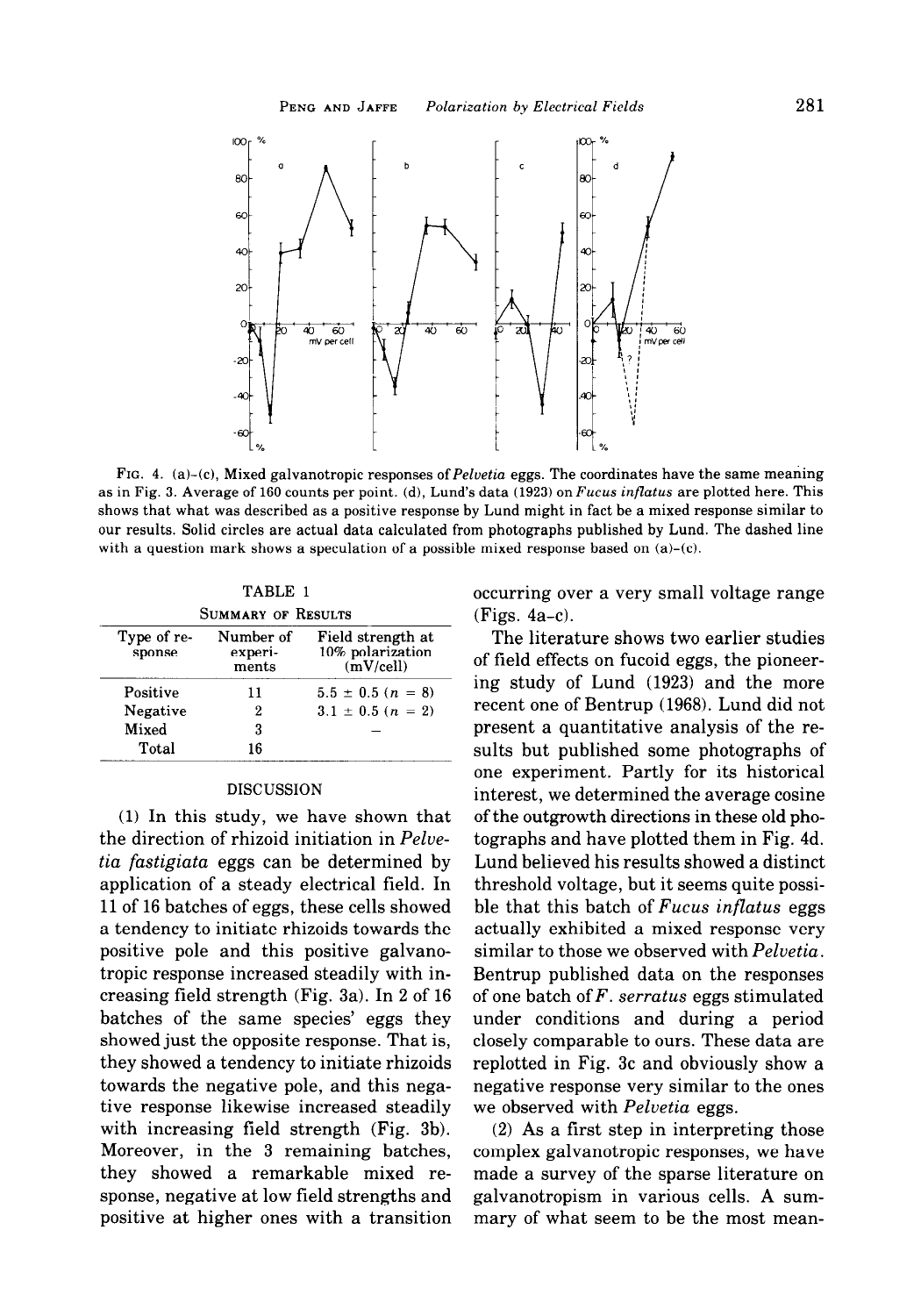|                   |                                 |             |                 |                       | VOLTAGE CIVING ONE-TENTH MAXIMAL RESPONSE IN INNOWN CASES OF CALVANOTROPISM" |                |                             |
|-------------------|---------------------------------|-------------|-----------------|-----------------------|------------------------------------------------------------------------------|----------------|-----------------------------|
| Case <sup>b</sup> | Cell di-<br>ameter<br>$(\mu m)$ | Genus       | Cell type       | Exposure<br>time (hr) | Response                                                                     | Direc-<br>tion | Milli-<br>volts<br>per cell |
|                   | ~1000                           | Griffithsia | Shoot           | 70                    | Rhizoid starts                                                               | $\div$         | $-4$                        |
| 2a                | 100                             | Pelvetia    | Egg             | 12                    | Rhizoid starts                                                               | $\ddot{}$      | 6                           |
| 2 <sub>b</sub>    | 100                             | Pelvetia    | Egg             | 12                    | Rhizoid starts                                                               |                |                             |
| 3                 | 70                              | Fucus       | Egg             | 10                    | Rhizoid starts                                                               |                |                             |
| 4                 | 65                              | Equisetum   | <b>Spore</b>    | 10                    | Rhizoid starts                                                               | $\ddot{}$      | 5                           |
| 5                 | 10                              | Fucus       | Rhizoid         | 3                     | Curved growth                                                                | $^{+}$         | $\sim 0.3$                  |
| 6                 | 9                               | Ulva        | Egg             | 12                    | Rhizoid starts                                                               | $+$            | 0.4                         |
| 7                 | 6                               | Funaria     | Chloronema      | 3                     | Curved growth                                                                |                | $\sim 0.2$                  |
| 8                 | $1 - 10$                        | Chick       | <b>Neurites</b> | 24                    | Growth speeded                                                               |                | $\sim 0.2^{\circ}$          |

| TABLE 2                                                       |
|---------------------------------------------------------------|
| c Giving One-Tenth Maximal Response in Known Cases of Galvani |

' In cases 2, 3, 4, and 6 the one-tenth maximal response is taken as one where the average cosine of the outgrowth directions is 0.1; in cases 5 and 7, where the outgrowth curved by  $10^{\circ}$ ; in case 1, where the response is just detectable; in case 8, where the difference in growth rates of neurites growing towards and away from the anode is 10%.

<sup>b</sup> Case 1 is from Schechter (1934); 2, from this paper; 3, 4, 5, and 7 from Bentrup (1968, Figs. 5, 6  $(E.$ limosum), and 12 and Table 4, respectively); 6, from Sand (1973, wild type); 8, from Poo and Jaffe (in preparation).

 $\epsilon$  Since the neurites do not curve in response to a field, the field's effective component should be along rather than across these cells. So in this peculiar case the effective voltage difference is taken along a distance of 100  $\mu$ m (the neurite's crudely estimated cable constant), rather than any cell diameter.

ingful results appears in Table 2. It shows the recorded responses falling into two distinct classes, namely, a low voltage and a high voltage group.

The low voltage responses require about 0.2 to 0.4 mV/cell (to yield a one-tenth maximal response) and involve four different cells each no more than  $10 \mu m$  in diameter. While the high voltage ones require about 10 times this voltage, namely, about 3 to 6 mV/cell, and involve four much larger cells, actually cells from 70 to 1,000  $\mu$ m in diameter.

The low voltage responses may well be mediated by perimembrane electrophoresis (Jaffe and Peng, 1975). That is, the tangential component of the electric field, along the periphery of the cell, could move certain mobile, growth-controlling plasma membrane components which have charged heads protruding from the lipid bilayer. Thus these components would be driven laterally, along the membrane towards one pole or the other.

The high voltage responses, on the other hand, involve voltage differences large enough to act across the plasma membrane, i.e., by introducing a significant gradient in the membrane potential around each cell; while these responses are exhibited by cells so large as to raise serious doubts as to whether membrane-bound components could be transported far enough along each cell's membrane in the times involved. Furthermore, according to Novak and Bentrup (1973), the growth of fucoid eggs can be polarized by rapidly alternating fields with intensities comparable to the effective direct ones. It is difficult to imagine how net movement along the membrane could be produced by rapidly alternating fields, but equal membrane potential displacements in opposite direction often fail to have exactly opposite effects. The "second" field, of opposite polarity, may fail to reverse the effect produced by the "first" one, or it may even reinforce it. So we will interpret the high voltage responses, particularly the presently reported ones on fucoid eggs, as mediated by gradients in membrane potential rather than perimembrane electrophoresis.

(3) There is growing evidence that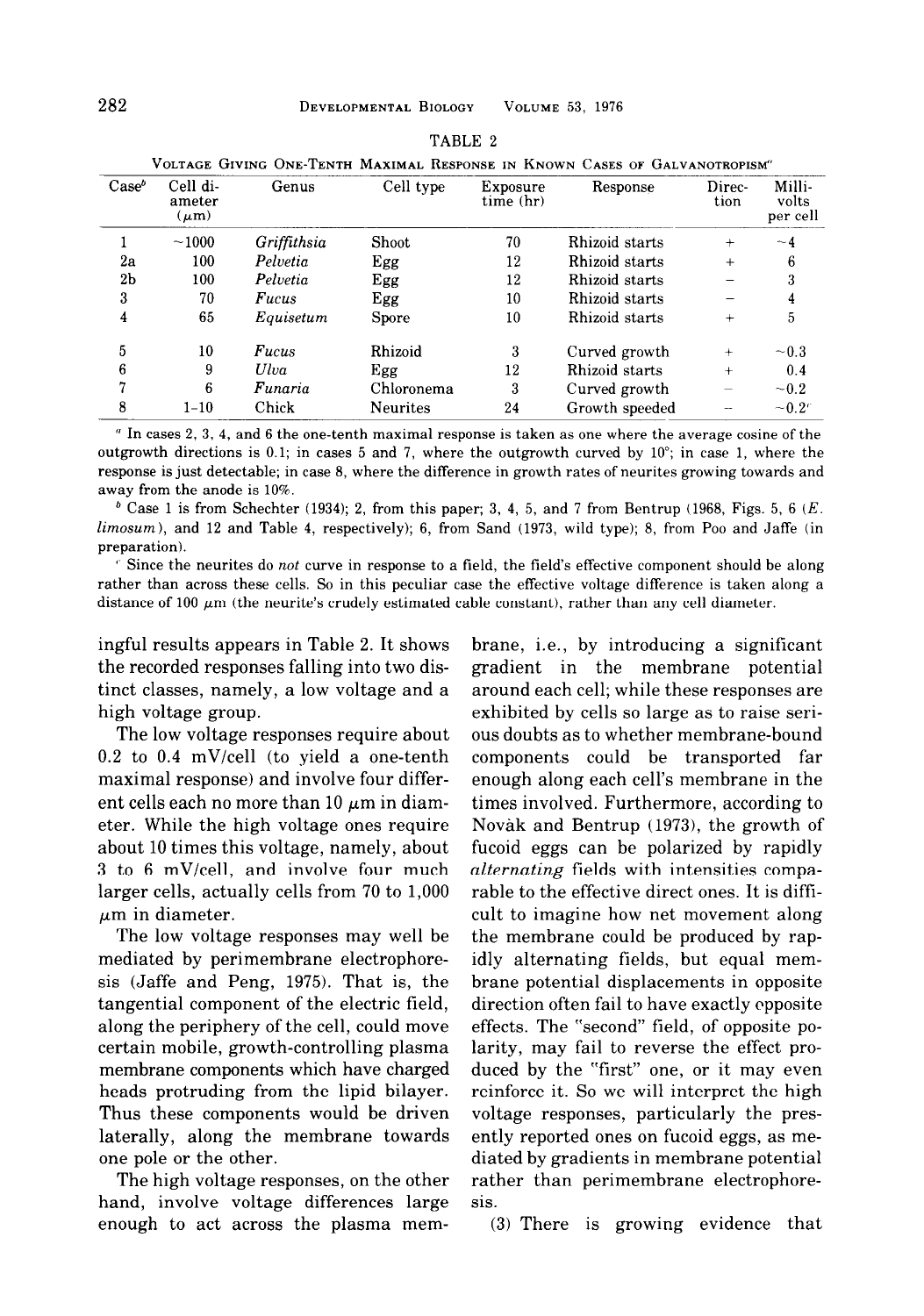growth localization in fucoid eggs involves an endogenous transcellular calcium current with growth occurring at the site of calcium entry (Robinson and Jaffe, 1975; Jaffe et al., 1975). We would therefore propose that both positive and negative galvanotropic responses are mediated by increased calcium entry at the future growth site. In positively galvanotropic egg batches (or species?), calcium entry would be faster at the positive pole simply because the membrane potential is highest there, and thus the force driving calcium inwards is greatest there; while in negatively galvanotropic batches (or species), we suppose that calcium entry is faster at the negative pole because, in these cases, depolarization "excites" the membrane and opens enough extra calcium gates to effect faster entry despite the lower driving force there. We will now consider the evidence for this proposition.

(a) The shift in membrane potential at either pole of spherical cell in a uniform field is given by half the voltage drop across the cell. Thus a voltage drop,  $\Delta V$ will raise the membrane potential by  $\Delta V/2$ at the anodal pole and lower it by  $\Delta V/2$  at the cathodal one. Between the poles, the shift in membrane potential will vary with  $\cos \theta$ . These conclusions depend only upon the membrane resistance being high with respect to the resistances of both the cytoplasm and the ambient medium. They do not require the membrane resistance to be the same at both poles. The membrane resistance for Pelvetia eggs at this stage has been estimated to be about 3000  $ohm·cm<sup>2</sup>$  from both tracer flux measurements (Robinson and Jaffe, 1973) and intracellular microelectrode measurement (Weisenseel and Jaffe, 1974). The estimated cytoplasmic resistance per square centimeter across a distance of one cell diameter (100  $\mu$ m) is about 2 ohms from high frequency impedance measurement (Jaffe, 1966). The medium's resistance per square centimeter across the same distance is only 0.2 ohm. Thus the above conditions certainly hold for fucoid eggs.

(b) Using point (a), we estimate how much extra calcium is *driven* into the positive poles of eggs by the field and find it comparable to the extra calcium induced to enter the dark (presumptive growth) poles by strong unilateral light. The 65% growth polarization of positively galvanotropic egg batches produced by a field of 55 mV/cell (Fig. 3a) involves an increase in membrane potential at the externally positive (and presumptive growth) pole of 28 mV. The natural membrane potential at the relevant stage is about 70 mV (Weisensee1 and Jaffe, 1972). Increases in the membrane potential of *Pelvetia* eggs produced by reductions in external potassium are found to yield a proportionate increase in <sup>45</sup>Ca influx (Chen and Jaffe, in preparation). Hence the calcium influx at the future growth pole is increased by about  $28/1$  $70$  or  $40\%$ .<sup>2</sup>

The increased calcium influx into the presumptive growth pole of photopolarized eggs can be obtained from the nickel screen experiment of Robinson and Jaffe (1975). Illumination did not seem to change the net calcium influx but redistributed it so that during the relevant pregermination stage it was two to five times greater at the dark (and future growth) poles than the light ones. From this one can calculate that the calcium influx rose about 30% to 70% at the future growth poles. When one further considers that the light-polarized outgrowth of these screenborne eggs has a net polarization somewhat more than the 65% effected by the largest field in the present experiments, it can be concluded that the extra calcium influx at the future growth pole is closely comparable in the two cases. This similar-

 $\degree$  It is true that the level of free cortical calcium will also be affected by calcium efflux rates. Unfortunately, <sup>45</sup>Ca efflux data on Pelvetia are ambiguous, since it is impossible to distinguish the efflux mediated by passage through the membrane from efflux mediated by the secretion of calcium-containing vesicles. Hence we must neglect possible effects of the membrane potential on efflux rates for now.